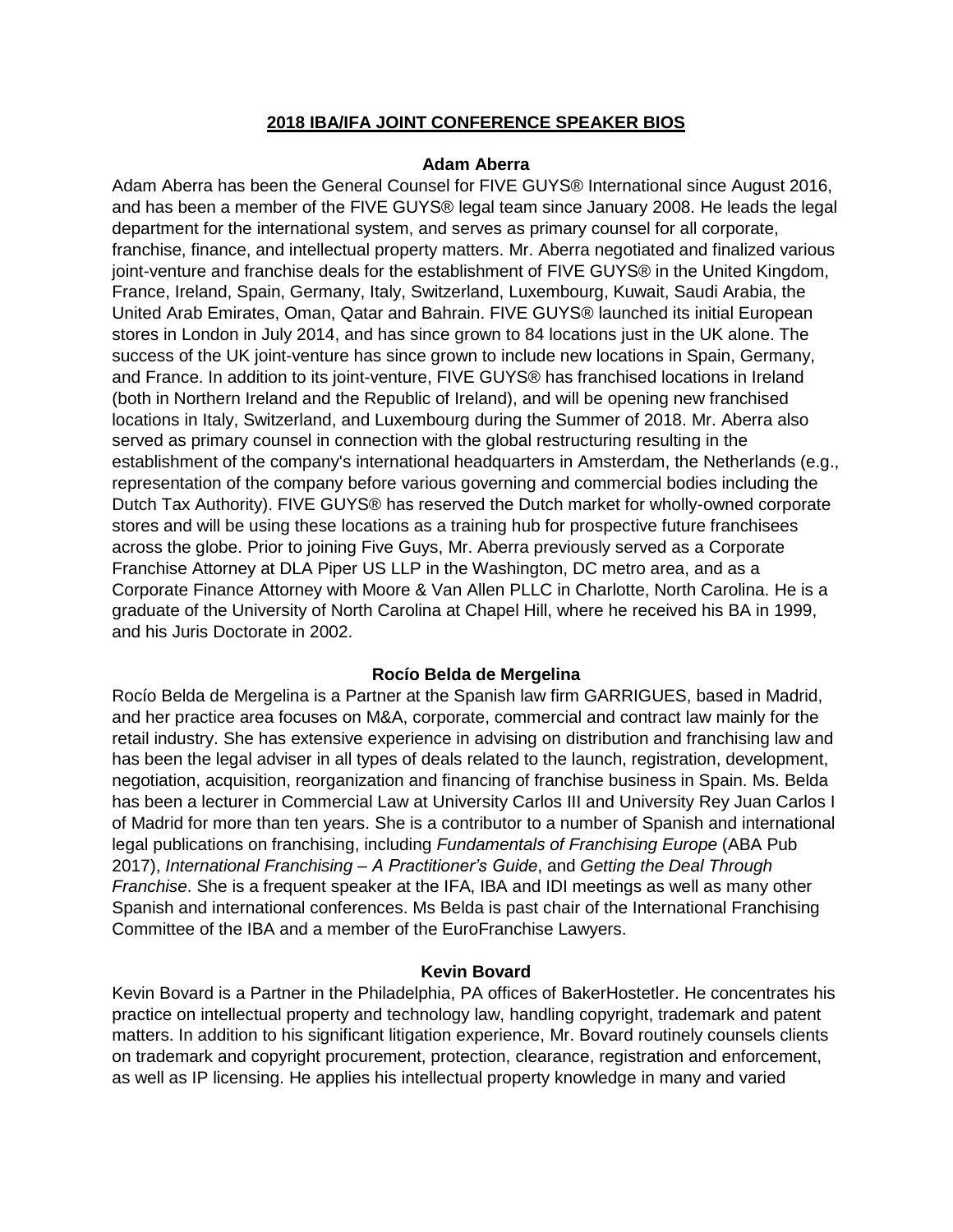industries, from small start-up firms to large multinational corporations. Mr. Bovard recently taught Temple Law School's Introduction to Intellectual Property course as an adjunct professor.

### **Jeffrey Brimer, CFE**

Jeff Brimer is the Chief Operating Officer of Alexius, LLC, a managed legal services company, and Managing Partner of Alexcoe Legal Services, LLP, a law firm based in Denver, Colorado USA. He was formerly with Faegre Baker Daniels LLP and Snell & Wilmer, LLP, and was Vice President and General Counsel of Medicine Shoppe International, Inc. Mr. Brimer is a graduate of the University of Missouri-St. Louis (BA Political Science) and the University of Missouri-Columbia School of Law. He is a member of the American Bar Association, the Colorado and Missouri Bars and the International Bar Association. He is a past member of the Governing Committee of the ABA Forum on Franchising, is a member of the International Franchise Association Legal Legislative Committee, an officer and newsletter co-editor of the International Franchising Committee of the International Bar Association and a member of the International Chamber of Commerce Franchise Task Force. Mr. Brimer has been recognized for his expertise in franchising by *The International Who's Who of Franchise Lawyers*, *Franchise Times* "Legal Eagles," *Chambers USA* and *Chambers Global: America's Leading Lawyers for Franchising*, *The Best Lawyers in America* and *Super Lawyers*.

# **Marissa Carnevale**

Marissa Carnevale practices law in Montreal, Canada, with the Commercial Law group of LAPOINTE ROSENSTEIN MARCHAND MELANÇON, L.L.P. She has extensive experience in franchising, licensing and technology law, as well as experience with supply and distribution matters and various other commercial arrangements and specializes in negotiating and drafting complex legal agreements. Her skilled expertise allows her to regularly advise corporations of all sizes in matters such as franchising, licensing, e-commerce, intellectual property matters, privacy, social media, contests, product labelling, marketing and advertising, consumer protection, French language, export controls, and other regulatory areas, in order to comply with Canadian legal requirements, including those specific to the province of Quebec. She also advises foreign companies with respect to their entry into the Canadian market and continued compliance with Canadian law. Ms. Carnevale's experience has provided her with the opportunity to co-author publications on franchising in Canada for the *International Law Office*, an online periodical, as well as *Getting the Deal Through*, a guide for legal practitioners, in their Franchise, Licensing and Distribution & Agency editions. She also regularly presents on these topics at industry and local events. Ms. Carnevale is fluent in English and French.

#### **Srijoy Das**

Srijoy Das is a Partner at Archer & Angel situated in New Delhi, India and heads the firm's Franchising, Licensing, Distribution & Retail Practice Group. Mr. Das is a member of the Bar Council of India, American Bar Association, Inter Pacific Bar Association and the International Franchise Lawyers Association. He is on the International Committee of the ABA's Forum on Franchising. He has over 22 years of experience in advising multinationals doing business in India with a focus on assisting foreign franchisors and licensors expand to India. He also advises on joint ventures, distribution arrangements, agency laws, and foreign investment into India. He has co-authored a number of publications, including *International Franchising – A Passage to India*, *Franchising in India –The Time is Right* and the *International Comparative Legal Guide to Franchise 2017*.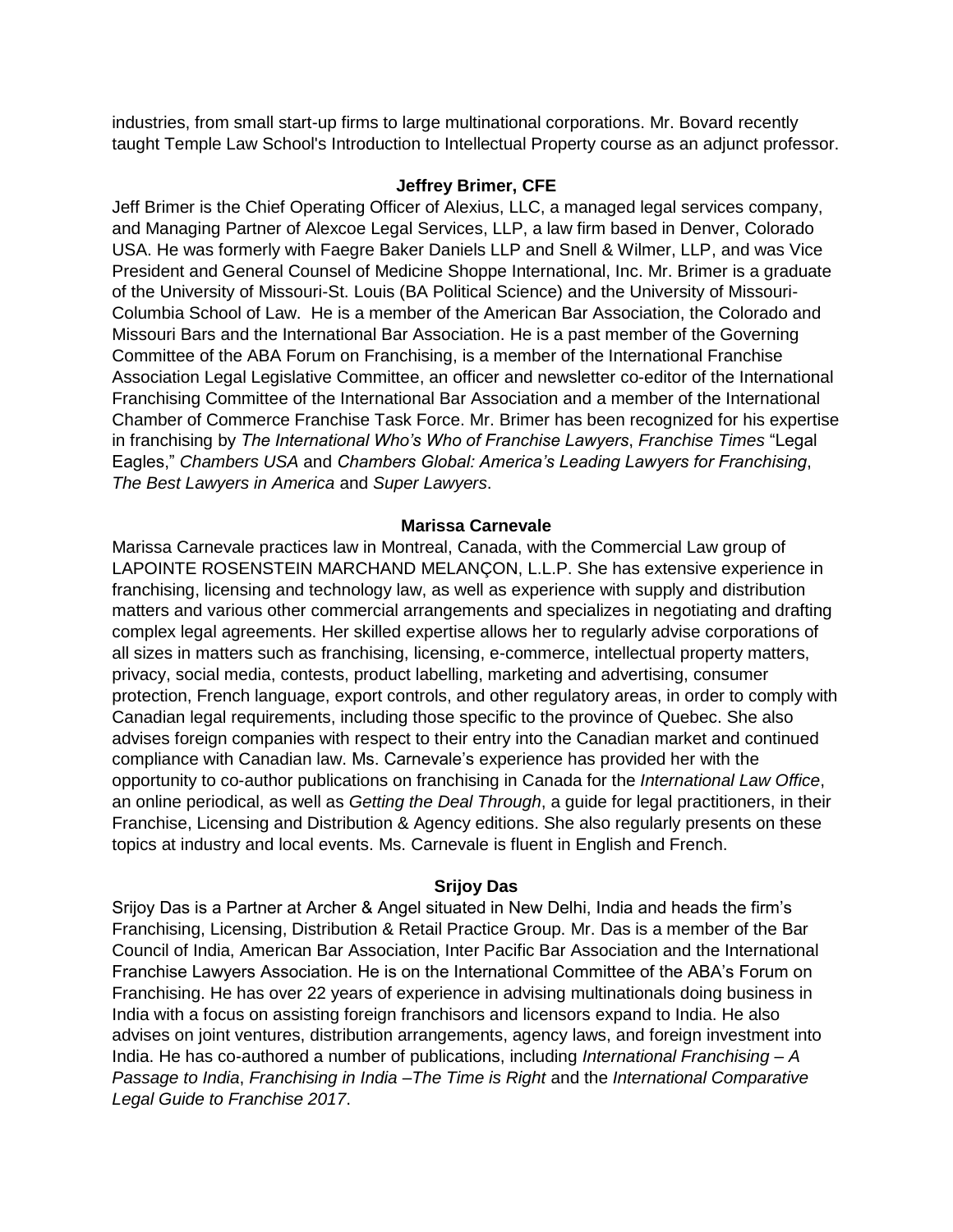### **Peter Dillon**

Peter Dillon is a recognized expert on franchise law in Canada. Licensed in Canada and the United States, he has served on governmental franchise committees in Canada, the United States and Europe. He is the author of *Franchise Legislation in Canada*, Canada's leading legal commentary on provincial franchise legislation, and over 50 other published articles. Mr. Dillon is the only lawyer in Ontario outside of Toronto recognized in *L'Expert* as an expert in franchise and distribution law, is ranked in the top 100 franchise attorneys in North America by *Franchise Times*, and is listed in *The International Who's Who* of Franchise Lawyers.

#### **Ryan Eickmeier**

Ryan Eickmeier is the Vice President, Government Relations & Public Policy with the Canadian Franchise Association (CFA) and is responsible for advocating for favorable public policy to support the franchise business model in Canada. Before CFA, Mr. Eickmeier was the Senior Director, Public Affairs at GS1 Canada, the world's leading supply chain standards organization. Prior to joining GS1 Canada, he was the Director, Government Relations & Policy at the Real Property Association of Canada (REALpac), where he helped lead the commercial real estate sector through proactive and reactive advocacy campaigns. Mr. Eickmeier was also an Associate at the Washington, DC based consulting firm Greener and Hook, LLC where he worked on both the political and corporate side of the company on messaging, strategy, research, and social media communications. In the fall of 2007, Mr. Eickmeier accepted a key staff position within United States Senator Fred Thompson's Presidential Campaign. As an advance and field representative for the State of New Hampshire, Ryan was responsible for the planning and execution of campaign events, grassroots advocacy efforts, and ensuring maximum visibility for the candidate at all times. Mr. Eickmeier earned a Bachelor of Arts (B.A) in political science from New England College, a Master of Public Policy (M.P.P.) from The American University School of Public Affairs, a Master of Law (LL.M) at York University's Osgoode Hall Law School, and an Executive Master of Business Administration (e.M.B.A) at the University of Fredericton's Sandermoen School of Business.

#### **Mark Forseth**

Mark Forseth is a Vice President and Assistant General Counsel with Marriott International, Inc. Mr. Forseth is responsible for responding to legal issues involving the development and operation of franchised hotels and regulatory compliance in both domestic and international markets for the company's multiple lodging brands. He is currently working out of Marriott's London, England office and charged with the development and structuring of the legal processes for Marriott's European franchise development and operations. Before joining Marriott, Mr. Forseth was in private practice, focusing on representation of franchise and other licensing and distribution companies in both domestic and international markets, and related business structuring, regulatory and relationship issues. Prior to that, Mr. Forseth was the Senior Franchise Examiner for the Maryland Division of Securities, responsible for enforcement of the Maryland Franchise Registration and Disclosure Law. Mr. Forseth is formerly the Chair of the International Franchise Association Legal Legislative Committee, Chair of the Maryland State Bar Franchise and Distribution Law Committee and is a past advisor to the North American Securities Administrators Association Franchise Project Group.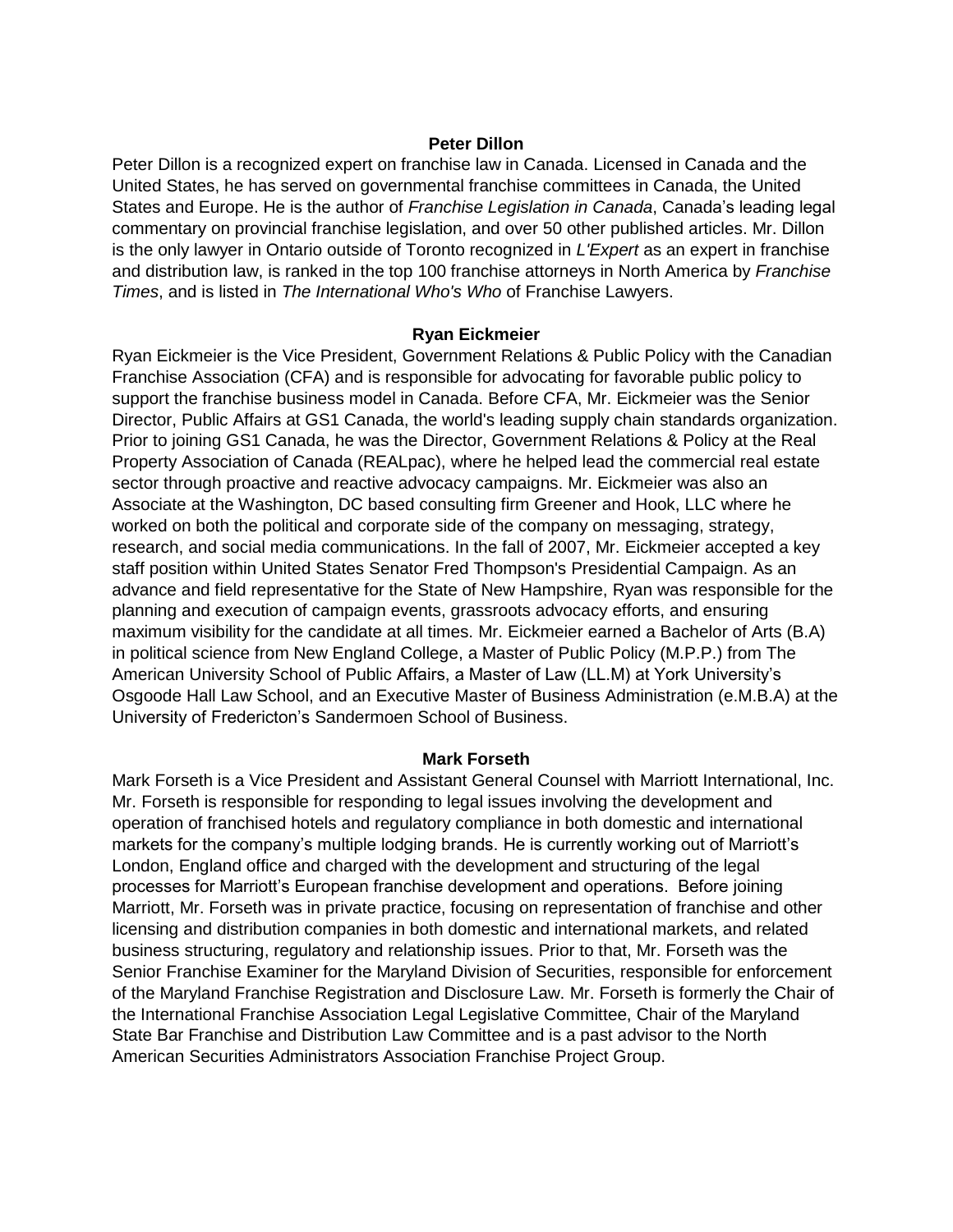### **Olivia Gast**

Olivia Gast is an international Franchise Attorney, managing partner at her boutique law firm, GAST AVOCATS, and a transaction and litigation expert in franchise and distribution law in France. Business and innovation oriented, recognized by *Who's Who Legal - Franchise, Who's Who Legal - France* and many others, Ms. Gast is also a certified arbitrator.

#### **Stephen Giles**

Stephen Giles is a Director and former Chairman of the Franchise Council of Australia, which is the peak industry body for the franchise sector. He has been at the forefront of developments in franchising in Australia, helping formulate industry policy, drafting industry submissions to Government and participating in discussions concerning the regulatory framework for the sector for over 20 years. Mr. Giles is a Partner with Norton Rose Fulbright in Australia practicing in international and domestic franchising, distribution, antitrust, and corporate law. He is author of the major legal texts *Franchising Law & Practice* (Lexis Nexis), *The Annotated Franchising Code of Conduct* (Lexis Nexis) and *Practical Franchising* (Thomson Reuters) as well as industry publications *How to Franchise Your Business, Going International—A Guide for Australian Franchise Systems*, *The Franchisor's Manual*, and *Compiling a Franchise Operations Manual*.

### **Matthew Haller**

Matthew Haller is Senior Vice President, Government Relations and Public Affairs for the International Franchise Association. He develops the strategic direction for IFA communications to ensure information about franchising, including policy initiatives, the economic impact of franchising, emerging trends and best management practices, is disseminated to IFA members and external audiences such as key policy makers, reporters and other opinion leaders in the most compelling and effective manner. Prior to joining IFA in October 2010, Mr. Haller was Director of Industry Relations at the Pharmaceutical Care Management Association, where he developed PCMA's member and affiliate initiatives surrounding key industry issues. Previously, he served as Manager of Political Affairs at the U.S. Chamber of Commerce, where he managed the Chamber's \$20 million budget for political and issue advocacy campaigns during the 2004 and 2006 election cycles. Mr. Haller has also held positions as Legislative Assistant for UPS Corporate Public Affairs and as a Director of Public Affairs at Levick Strategic Communications, LLC. Mr. Haller received a bachelor's degree in Political Science from North Carolina State University in Raleigh, NC.

#### **Robyn Hansen**

Robyn Hansen is a Senior Counsel at Quarles & Brady, LP in Milwaukee, Wisconsin. Her practice is focused on transactional franchise matters. She assists franchisors with appropriately modeling their systems, prepares disclosure documents and registration materials, advises franchisors on compliance with state and federal disclosure laws, negotiates and drafts Franchise Agreements, amendments and ancillary documentation, such as supply chain agreements and software licenses, and helps manage franchise system compliance matters and disputes. She also has experience with mergers and acquisitions of franchise systems in the hospitality industry. Prior to Quarles and Brady, Ms. Hansen was the general counsel of a restaurant franchisor and the vice president and assistant general counsel of a hotel company.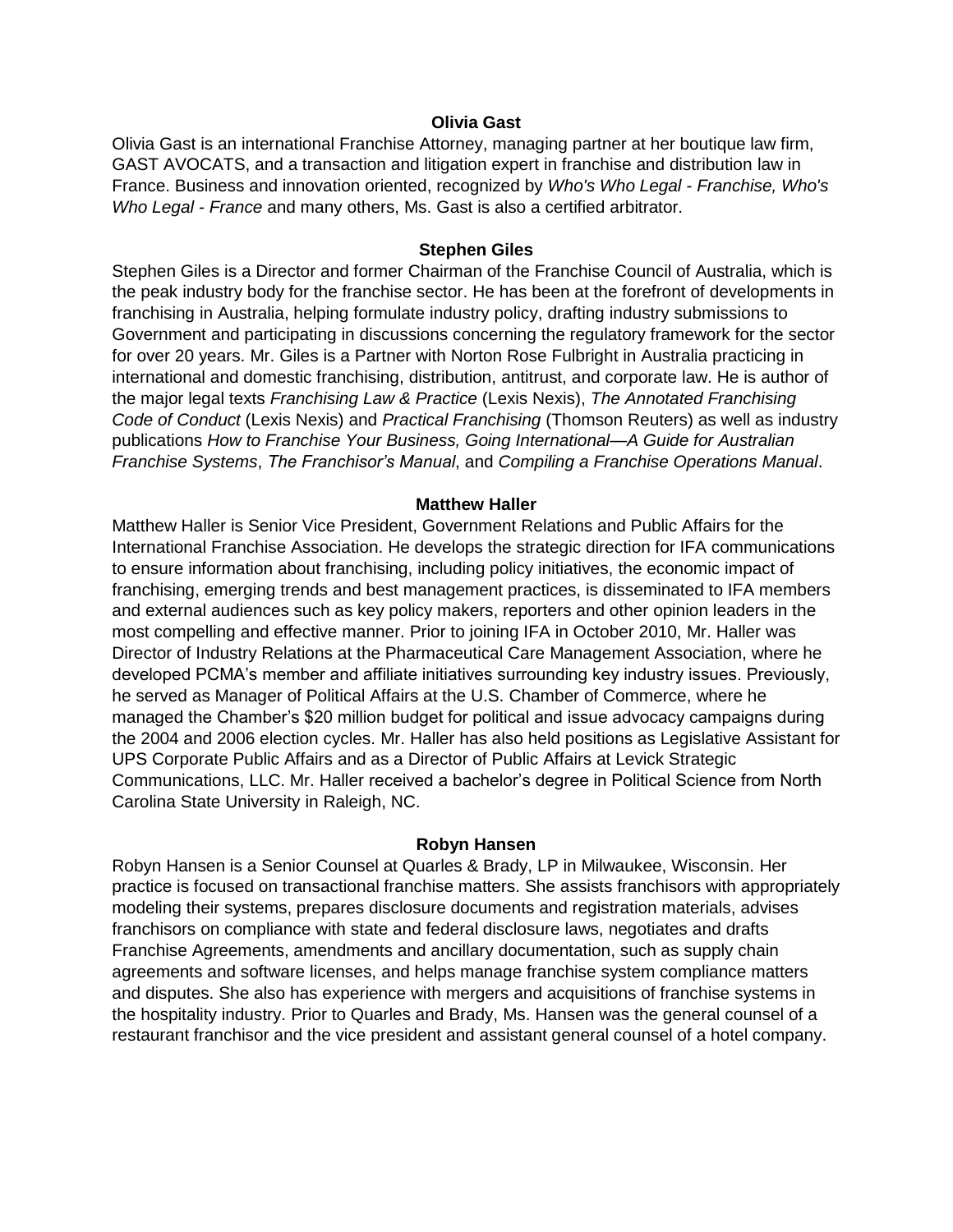### **Dominic Hui**

Dominic Hui is a Partner of Ribeiro Hui, is a corporate commercial law partner of the firm and has led practice groups in these areas in China. He has over a decade experience in representing multi-nationals in the Greater China Region, particularly on cross-border franchising and intellectual property transactions. His practice emphasizes on delivery of practical and timely solutions. He is experienced in dealing with different governmental and quasi-governmental bodies, and negotiation with PRC joint venture or other business counterparts to bring about expeditious conclusion of assignments to accord with client's objectives. He travels extensively in China to represent clients in their business affairs. Mr. Hui has consistently been identified as one of Asia's Leading Lawyers in the Asia Leading Lawyers Annual Survey.

# **Iain Irvine**

Iain Irvine is a Partner of KHQ Lawyers based in Adelaide, Australia. He advises clients on Australian and International franchising, licensing and distribution and commercial matters. Mr. Irvine has previously worked in the USA assisting a number of established brands with licensing into foreign jurisdictions including in the EU, Asia and the Middle East. He frequently assists foreign counsel with franchising and distribution into Australia. Mr. Irvine has served on committees of the Franchise Council of Australia and Licensing Executives Society of Australia and New Zealand. He has contributed to the ABA's *Annual Franchise and Distribution Law Developments* text and *The Franchise Lawyer,* and has presented at the IBA's Annual Conference and the FCA's National Convention.

#### **Mark Kirsch**

Mark Kirsch is a Principal Attorney at Gray Plant Mooty, in the Washington, D.C. office, and is Co-Chair of the firm's Franchise & Distribution Practice Group. His practice is focused on U.S. and international franchising and distribution matters. He represents clients ranging from large national and international chains to emerging systems across a diverse range of industries, on various corporate, commercial, licensing, franchise, and business development matters. Mr. Kirsch's work primarily involves transactional and regulatory matters, mergers and acquisitions, as well as counseling on dispute resolution and mediation of franchise-related disputes. He often authors articles and speaks at industry seminars about a variety of issues including branding, licensing, franchising, and distribution issues. Mr. Kirsch is also an Operating Partner for 10 Point Capital, a private equity firm that invests in franchise businesses and brands. He is active in the franchise industry, including past service as Chair of the International Franchise Association's Supplier Forum, and was a member of the IFA's Board of Directors. Mr. Kirsch is consistently recognized for his client service and legal prowess by clients and peers in *Chambers USA*, *The International Who's Who*, and Lexology *Client Choice* Awards, among others.

# **Robert Lauer**

Robert A. Lauer is a Partner in the Austin office of Haynes and Boone, LLP, and a member of the firm's Franchise and Distribution Practice Group. Mr. Lauer's practice focuses on all aspects of domestic and international franchise transactions. Mr. Lauer was named to *Chambers and Partners,* Global Franchising, Band 3, 2011, Band 4, 2012 and Band 3, 2013 to 2018; *Chambers USA*, Franchising (Nationwide), Up and Coming, 2012 and Band 4, 2013 to 2017; *The International Who's Who of Franchise Lawyers*, Law Business Research, 2010 through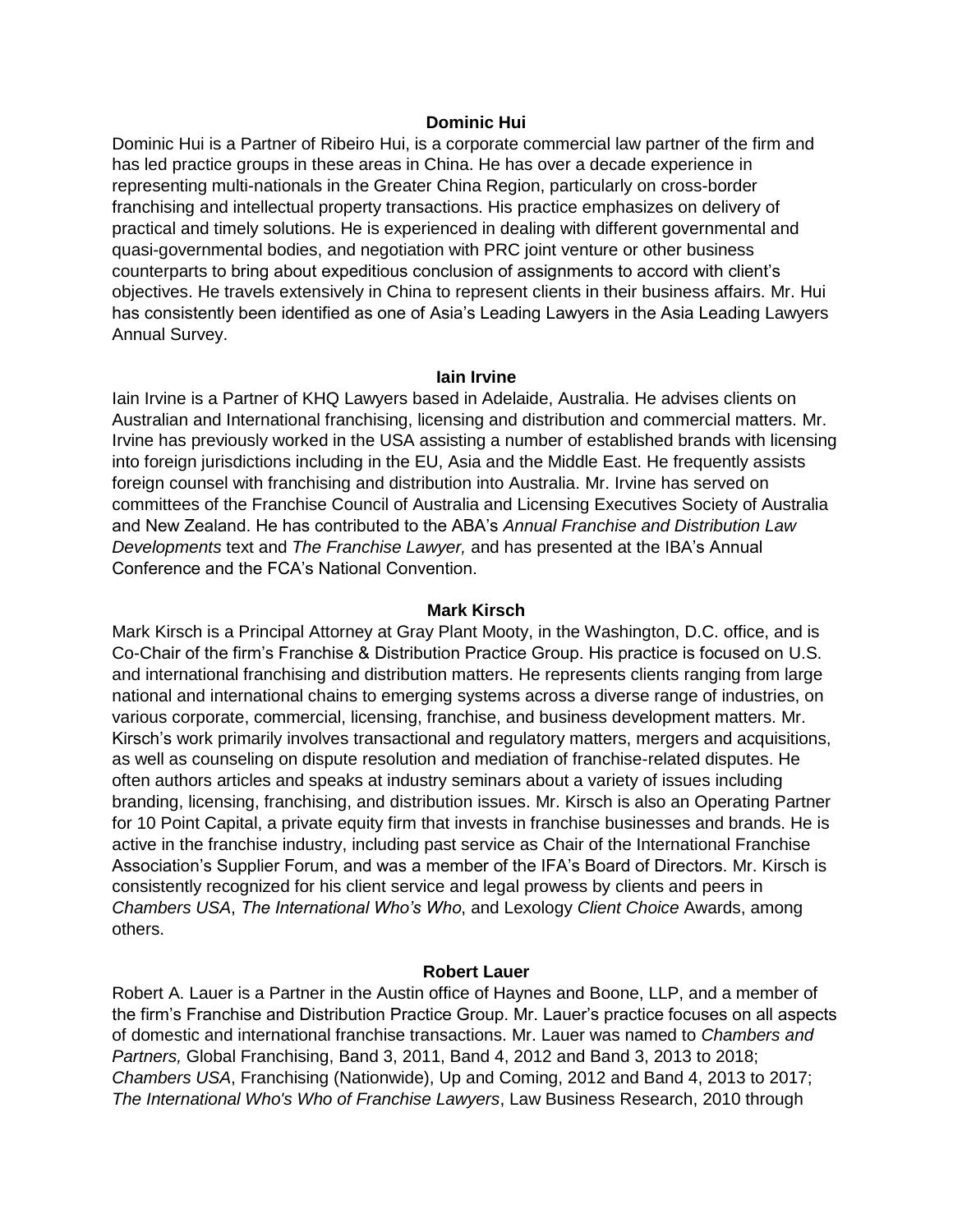2017; *The Best Lawyers in America®* for Franchise Law in 2008 through 2017; and a "Texas Rising Star" by *Law & Politics* magazine and *Texas Monthly* for 2005 and 2007 through 2012. Mr. Lauer is also the speaker for the Texas Bar Association's Ten-Minute Mentor video tutorial on "What Every Texas Attorney Should Know About Franchise Law". He is a member of the ABA Forum on Franchising (and former member of the International Division's Steering Committee from 2008 to 2011) and current officer of the International Bar Association's International Franchising Committee (Treasurer to serve from January 2017 December 2018). Mr. Lauer is a 1997 cum laude graduate of the St. Mary's University School of Law where he served as an Associate Editor of the *St. Mary's Law Journal*, and a 1994 graduate of Trinity University in San Antonio, Texas.

# **Kathie Lee**

Kathie S. Lee is currently the General Counsel, Corporate Secretary and Member of the Board of Directors of Dessange Group North America. Previously, Ms. Lee was Chief Legal Officer, EVP of Business Development for Luxury Dining Group, Chief Legal Officer for Union Square Hospitality Group, and Global Chief Legal & Administrative Officer for PQ Licensing SA. With the various companies, Ms. Lee lead the legal and strategic functions including managing general corporate governance, corporate transactions, real estate, franchise, intellectual property, corporate social responsibility, and providing strategic direction on growth plans and long-term development for the companies. Prior to those roles, Ms. Lee was with Starwood Hotels & Resorts Worldwide, Inc. as Vice President and Associate General Counsel. She managed the franchise legal team and was responsible for transactional, regulatory, operations, financing, workouts, and compliance work for Starwood.

#### **Kara Martin**

Kara Martin currently practices law as a Partner and Shareholder with The Franchise & Business Law Group, a Salt Lake City, Utah based law firm. Her practice is in the Kansas City, Kansas metro-area office. Ms. Martin has gained vast experience in helping start-up and existing companies distribute their products and services through franchising, licensing and other methods of distribution. Assisting startup companies and entrepreneurs along with midsize and growing companies is the focus of her legal practice. She advises clients on all areas of franchise law, including structuring the franchise relationship, registration and disclosure requirements, communicating and dealing with state regulators and the FTC, the ongoing franchisor-franchisee relationship and system issues, and terminating the franchise relationship. Along with her experience with franchising and licensing, Ms. Martin heads the law firm's trademark and copyright section. Protecting the valuable intellectual property of a business is a hallmark of her practice. She is a member of the American Bar Association and is active with the ABA Forum on Franchising. In addition, Ms. Martin is a member of the Kansas Bar and the Utah Bar. She has served on a number of Utah Bar's section committees, including serving as the Chair of the Utah Bar Franchise Law Section for both the 2014-2015 and 2013-2014 year, the Vice Chair for the 2012-2013 year; and a 2013 Utah Bar Spring Convention Committee Member. Ms. Martin is recognized by *Super Lawyers* as a Rising Star. In addition to her J.D. degree, Ms. Martin has also obtained her Masters of Arts in Government and Political Management.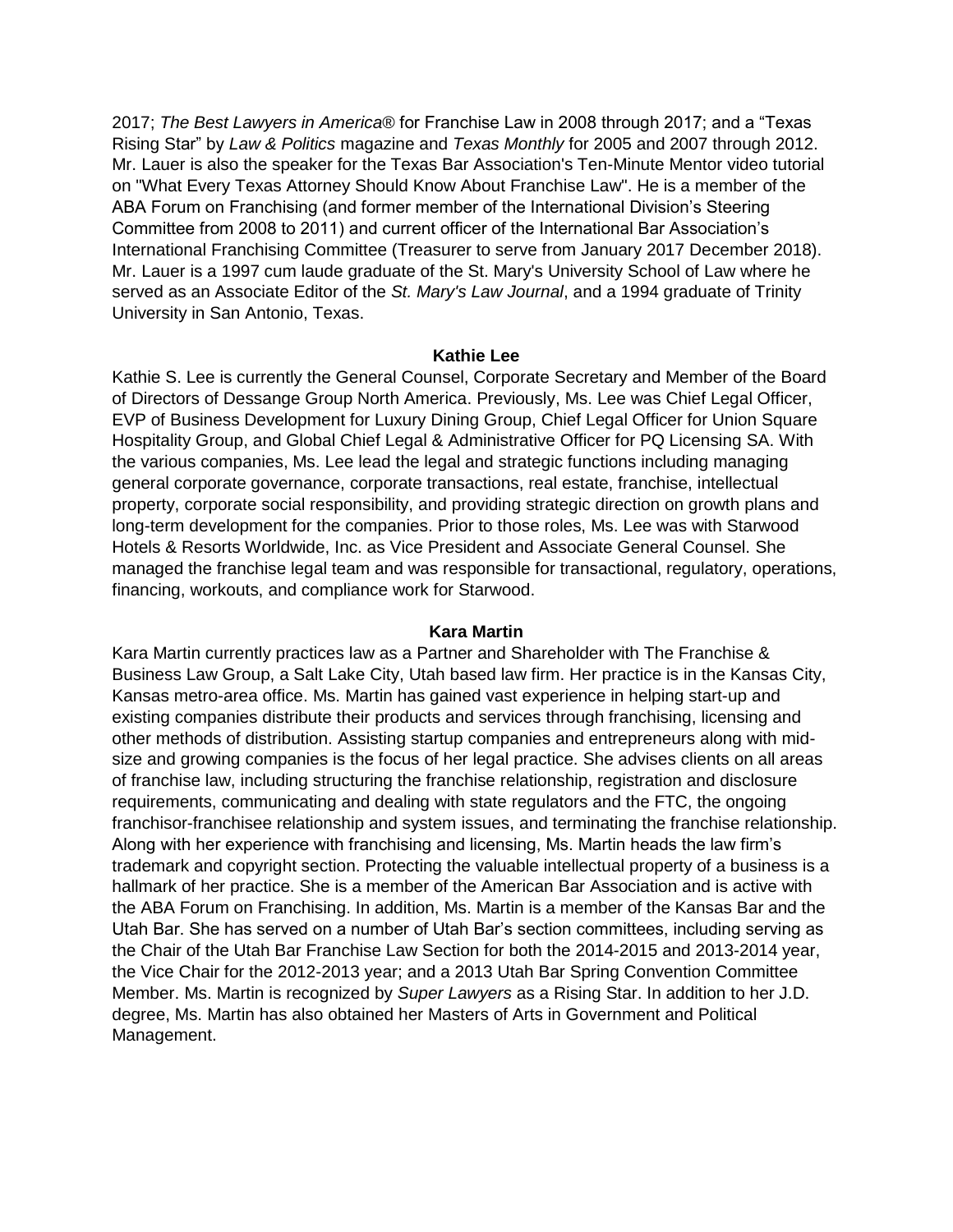### **Babette Marzheuser-Wood**

Babette Marzheuser-Wood heads up the Denton's Retail Group in their London, UK offices. She is rated by *Chambers Global* as a top 10 global franchise lawyer. She is a partner in the firms' Franchise Group and heads up the European Franchise Team. She specializes in international franchise and concession agreements and IP-driven joint ventures. Ms. Marzheuser-Wood has transactional experience in all 28 EU Member States. She also advises clients on franchise agreements and other innovative structures for international expansion in the global marketplace. Ms. Marzheuser-Wood is recognized as one of Europe's leading experts in retail, hotel and leisure franchising with a particular emphasis on German speaking Europe. She is also recommended by *The International Who's Who of Franchise Lawyers*, *Chambers UK* and *Legal 500* for her franchise expertise. She is listed as a recommended country expert for Germany in *Chambers Global*. Ms. Marzheuser-Wood is the author of *International Protection of a Franchisor's System*, Vancouver 2004, and she has written the European section of *Butterworth's Franchise Laws*. Ms. Marzheuser-Wood was part of a team of lawyers that advised the Russian Government on the use of franchising to kick-start small businesses. She is dual qualified in both Germany and the UK. She speaks English, German, French, Spanish and Russian.

### **Josh Merin, CFE**

Josh Merin is the International Franchise Association's Vice President of International Affairs and Chief of Staff. In this role, Mr. Merin leads IFA's international program, where he works to promote and protect the interests of IFA members across the globe. Components of IFA's international program include trade missions, advocacy, conferences, educational programming and research. As Chief of Staff, Mr. Merin serves as a senior advisor to the CEO to help determine, articulate, and execute the mission, vision, and strategies of IFA. Mr. Merin is staff leader of IFA's Social Sector Task Force which applies the franchise model towards humanitarian ends. In previous roles at IFA, he led IFA's award-winning VetFran program as well as the day-to-day research for the IFA Educational Foundation. With a background on Capitol Hill in the office of Representative William Delahunt of Massachusetts, Mr. Merin also worked for a public affairs firm, developing coalitions. Earlier, he had roles of increasing responsibility in small business leadership in the art market. Mr. Merin attended The George Washington University and graduated with a Bachelor's Degree from the Corcoran College of Art + Design. He serves on the International Policy Committee of the U.S. Chamber of Commerce and sits on the advisory board for the University of New Hampshire's Social Sector Franchising Initiative. Mr. Merin is a member of the U.S. Trade Representative and Department of Commerce's Trade Advisory Committee on Finance and Services.

#### **Karsten Metzlaff**

Karsten Metzlaff is a Partner of the law firm Noerr LLP. He has, over the years, advised on the structure of a number of well-known national and international franchising systems and the expansion of those systems nationally and internationally. He also worked with the EU Commission in Brussels at the Directorate General for Competition where he dealt with franchising matters. Mr. Metzlaff is a member of the IBA, the ABA and the German Franchise Association. He studied law at the Universities of Münster, Ham-burg, Lausanne (CH) and London (GB). Mr. Metzlaff has been selected for inclusion in *The International Who's is Who of Business Lawyers*, Franchise (2017). In the latest JUVE edition (2017/2018) on German law firms, he has been named as one of leading attorneys in Germany in the field of distribution and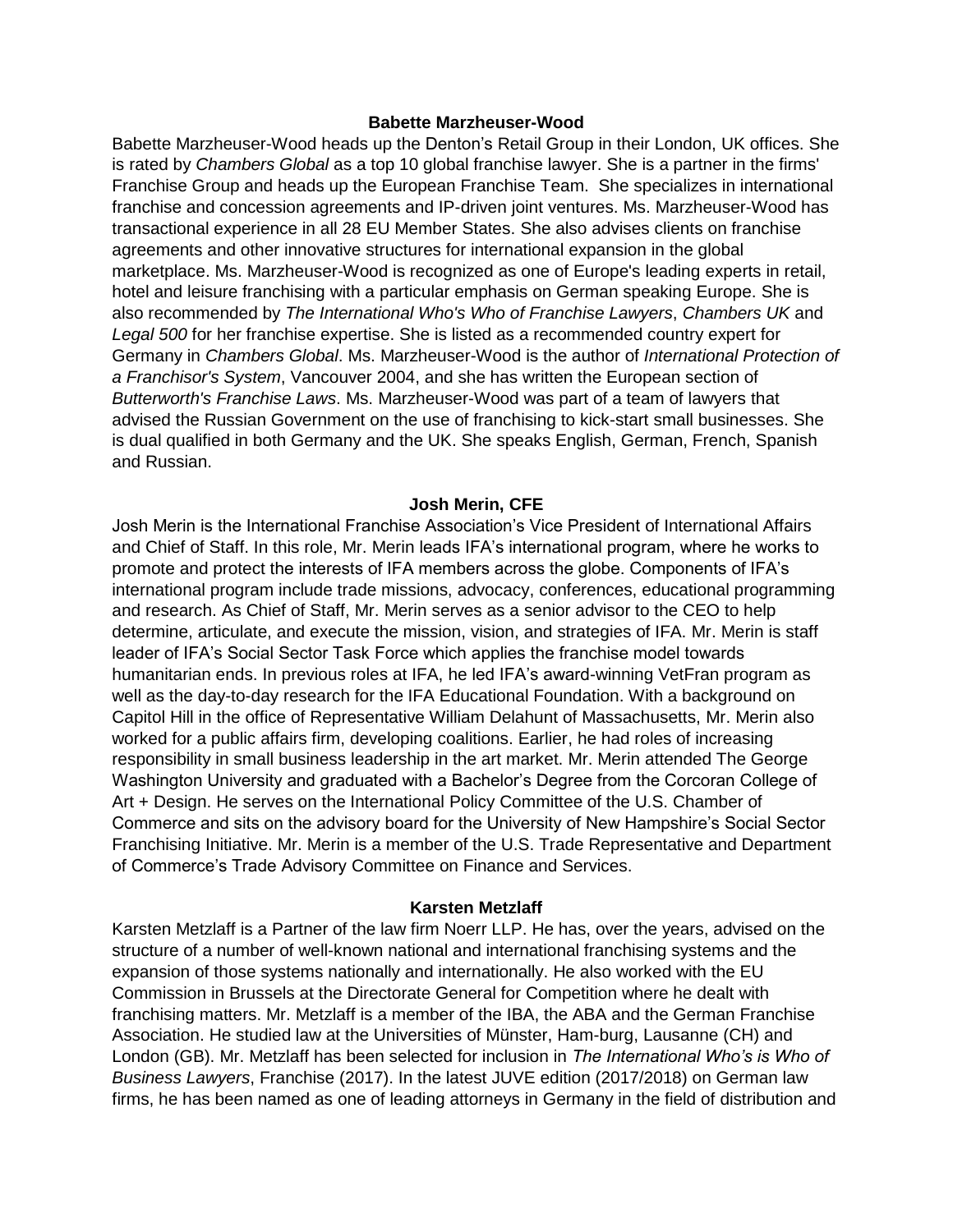franchising law. He has been selected by *BEST LAWYERS* as one of two franchise lawyers in Germany. He is the exclusive contributor to the *International Law Office Newsletter* for franchising in Germany.

# **Melissa Murray**

Melissa Murray has a wealth of commercial expertise in the Middle East across a variety of sectors. She is a Partner and the head of Bird & Bird's Commercial and IP practices in the Middle East, based in Dubai. Ms. Murray provides advice to international businesses on commercial, corporate and general litigation matters relating to their operations in the UAE and the wider Middle East region. Her experience includes advising on hospitality, IT, IP, franchising, media, data protection, privacy, consumer protection, food, sports, healthcare and regulatory matters. Ms. Murray is admitted to the Supreme Court of Queensland and holds an LLB from the Queensland University of Technology, Australia and a Graduate Diploma of Applied Corporate Governance. She is a member of INTA, American Bar Association, she is the Middle East representative for the Franchising Section of the International Bar Association, and is a member of a number of UAE, UK, USA, Australian and women's business associations.

# **Lee Plave, CFE**

Lee Plave is a co-founding Partner of Plave Koch PLC, an entrepreneurial law firm in Reston, Virginia. He counsels franchisors and distributors, drafts and negotiates agreements for international and domestic transactions, and advises clients on all aspects of franchise and distribution law. He also works with clients on how to apply technology in franchise and distribution systems, including cybersecurity, social networking and media issues, e-business policies, cybersquatting and domain name disputes, as well as cybersmear/complaint sites. He also represents clients before the Federal Trade Commission, where he began his career. Mr. Plave served as the Director of the International Division of the American Bar Association's Forum on Franchising from 2012-14. He is currently the Co-Editor of the *International Journal of Franchising Law*. *Chambers & Partners* ranks Mr. Plave as one of the leading franchise lawyers in the United States. *Who's Who Legal* has consistently listed him as one of the global Top 10 franchise lawyers in The International Who's Who of Franchise Lawyers and, in 2015 and 2016, named Lee the top franchise lawyer in North America, as ranked by his peers.

# **Imelda Reynolds**

Imelda Reynolds is a Solicitor and Partner in Beauchamps Solicitors in Dublin, Ireland. She practices predominantly in the areas of commercial property, corporate governance and franchise law. For many years, she has advised numerous national and international franchise systems on contractual matters. She is published regularly on franchise issues, and most recently contributed to the ABA Forum on Franchising publication *Fundamentals of Franchising Europe* edited by Robert A. Lauer and John Pratt, published in 2017, contributing the Irish chapter.

# **Jordi Ruiz de Villa**

Jordi Ruiz de Villa has an extensive career of 30 years as an expert lawyer in the sector of distribution and franchising. He is specialized in adapting master franchise and franchise agreements to the Spanish legislation, as well as in litigation. Since 1993, he is a legal adviser of the Spanish Franchise Association and chairman of its Legal Experts' Committee. He has had for years the recognition of directories such as Best Lawyers and Chambers, as one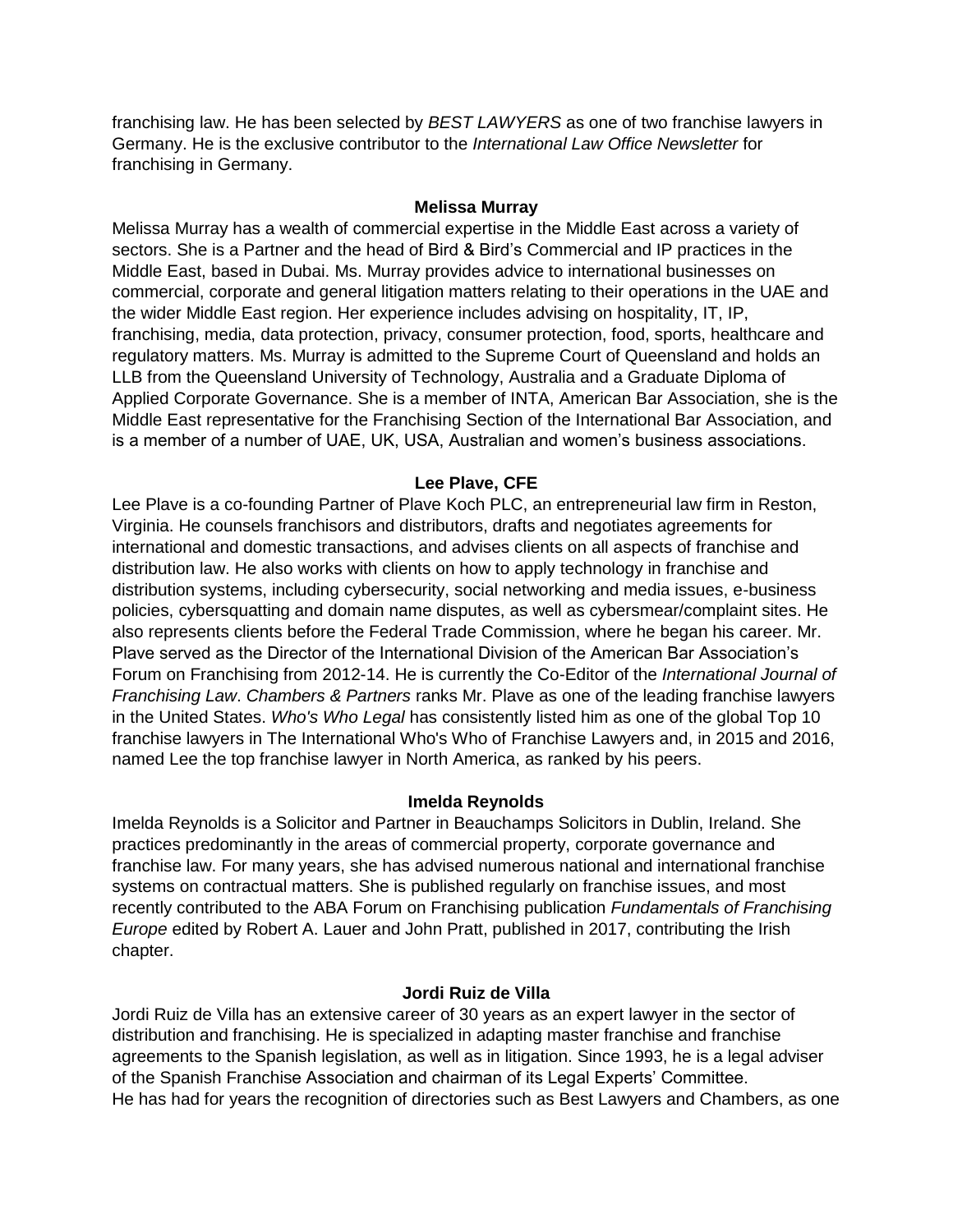of the leading professionals in conflict resolution and franchising. He is also member of Eurofranchise Lawyers, and is a recognized Arbitrator specialized in franchising by WIPO and the European Arbitration Association.

# **Craig Tractenberg**

Craig Tractenberg is a litigation Partner resident in the New York and Philadelphia offices of Fox Rothschild LLP. For over 30 years, his practice has focused on franchise companies, from startup to mature brands, domestic and international. His practice involves domestic and international structuring of franchise programs with their branding and intellectual property considerations, with finance and insolvency counseling. His litigation successes have earned him years of consecutive recognition in *Chamber & Partners USA*, *Best Lawyers* (including "Lawyer of the Year-Franchising in New York, 2011), *SuperLawyers* and the Legal Eagle Hall of Fame published by *Franchise Times*. His experience in global dispute resolution includes representing the Republic of Turkey in arbitrations before the International Court of Commerce (ICC) in Geneva, Switzerland, and before the International Centre for Settlement of Investor Disputes (ICDR) in Paris, France. He also has represented various franchise, IP companies, and an award-winning movie director in domestic and international arbitrations before JAMS, the AAA and the ICDR. He is currently serving as an arbitrator in a franchise case before JAMS, and is involved in construction cases pending in the High Court of London and the ICC in Miami involving the recent renovations of the Panama Canal. He is a monthly columnist in the Legal Intelligencer and a periodic contributor to various ABA and books and other publications. He has served in board positions in the New York State, Philadelphia and Pennsylvania State bar associations, and as an adjunct professor of franchise law at Temple University School of Law.

# **Francesca Turitto**

Francesca Turitto is Of Counsel to the law firm Roma Legal Partners. She specializes in international franchising and distribution, representing foreign companies wishing to enter the Italian market and Italian companies expanding their network abroad. She also has extensive experience in corporate and financial transactions, national and international, including mergers and acquisitions, joint ventures, privatizations and private equity deals. Before joining Roma Legal Partners, Ms. Turitto was a Senior Counsel at the Italian office of Allen & Overy for more than ten years. She coauthored several articles for the *International Journal of Franchising Law* and wrote articles on various aspects of financing and corporate matters published by *Butterworths Journal of International Banking and Financial Law,* and contributed to the book on *International Acquisition Finance* published by the Oxford University Press. She is the coauthor of the Italy chapter of the 2014 edition of the book *International Franchise Sales Laws*, an American Bar Association Forum on Franchising publication. She is a lecturer on international franchising at the Master in business law, jointly offered by the LUISS university in Rome and the Italian association of corporate counsel (AIGI). Ms. Turitto is the co-chair of the International Bar Association International Franchising Committee, and has been constantly recognized in the last years by the *International Who's Who of Franchise Lawyers* as one of the world's leading practitioners in the field of franchise.

# **Antonio Villa Berkemeyer**

Antonio Villa Berkemeyer is Attorney at Law for Berkemeyer Attorneys and Counselors in Paraguay. He has expertise in corporate law, financial service investment management, commercial contracts, competition law, project finance, infrastructure and PPP's and